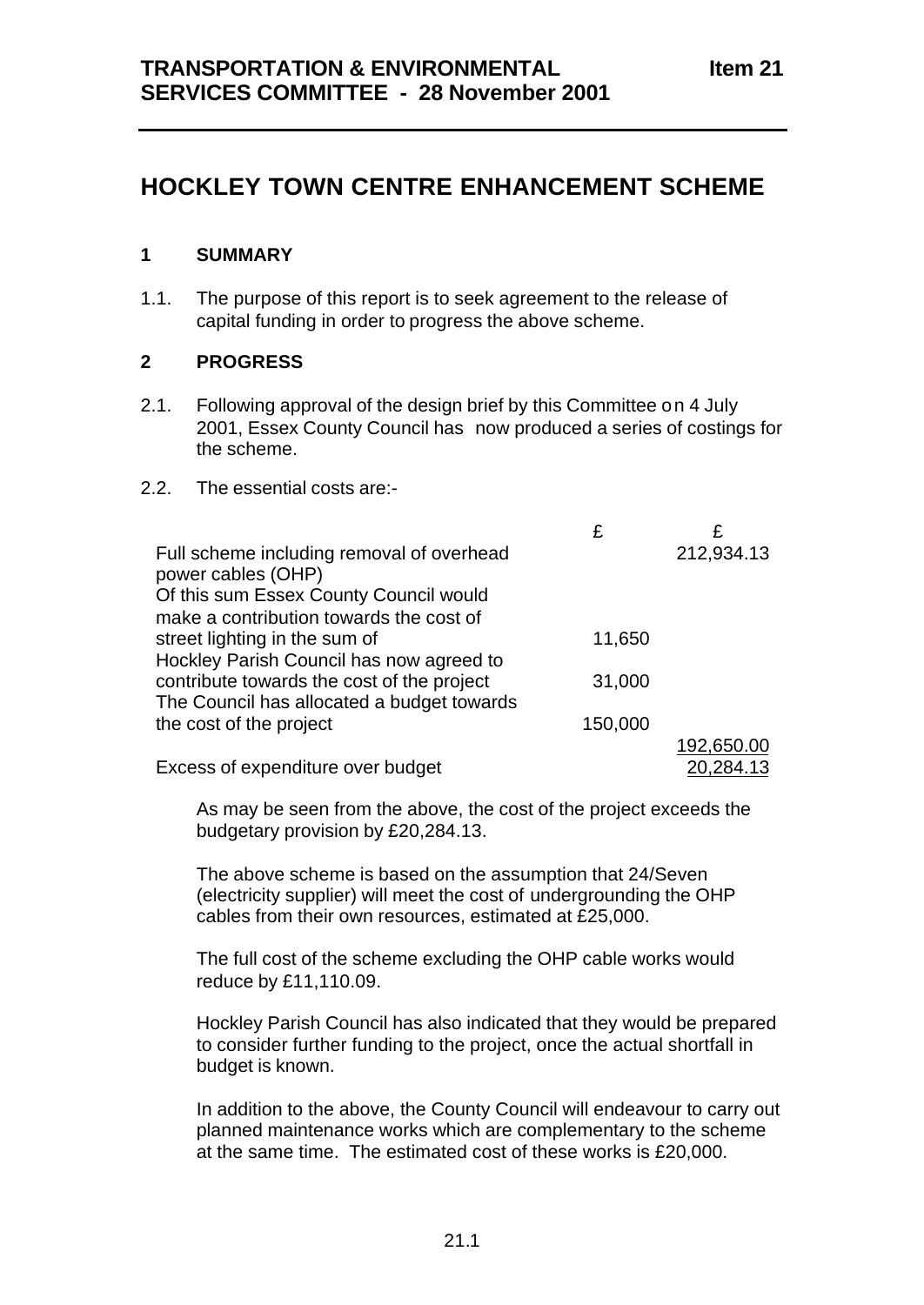## **SERVICES COMMITTEE - 28 November 2001**

- 2.3. It should be noted that, whilst the above costings may appear very precise, they are not fixed as the County contract is let essentially on a day work basis. It is, therefore, possible by close monitoring of the scheme, to forecast at what point the budget will be spent and curtail the works in an appropriate manner.
- 2.4. Major businesses in Hockley have been approached for possible sponsorship.
- 2.5. The Working Group has agreed two minor changes to the design brief. Plastic bollards will be used in place of cast iron. Street lighting equipment will now be supplied by Windsor as there is a much shorter delivery time.

## **3 PUBLIC CONSULTATION**

- 3.1. A public consultation exercise has been undertaken by providing an exhibition at the Parish Rooms, the use of the Council's mobile exhibition unit and the participation of local shops.
- 3.2. A copy of the questionnaire used is shown at Appendix 1 of this report and a summary of the responses received at Appendix 2.
- 3.3. As may be seen from the responses, 160 out of the 165 completed approved of the scheme. The top four priorities were:-

Repave with slabs Provide better access for disabled Remove OHP cables Update street lighting

## **4 PROPOSED WAY FORWARD**

- 4.1. The Working Group would now wish to commence the project in early January 2002. The preferred scheme would include the removal of the OHP cables.
- 4.2. As it is still not certain at this time whether 24/Seven will contribute to the scheme, the Working Group would seek delegated authority to revise the scheme accordingly if funding were not to be received.

## **5 RESOURCE IMPLICATIONS**

5.1. There is provision of £150,000 in the capital programme for contribution to the scheme.

## **6 RECOMMENDATION**

It is proposed that the Committee **RESOLVES**